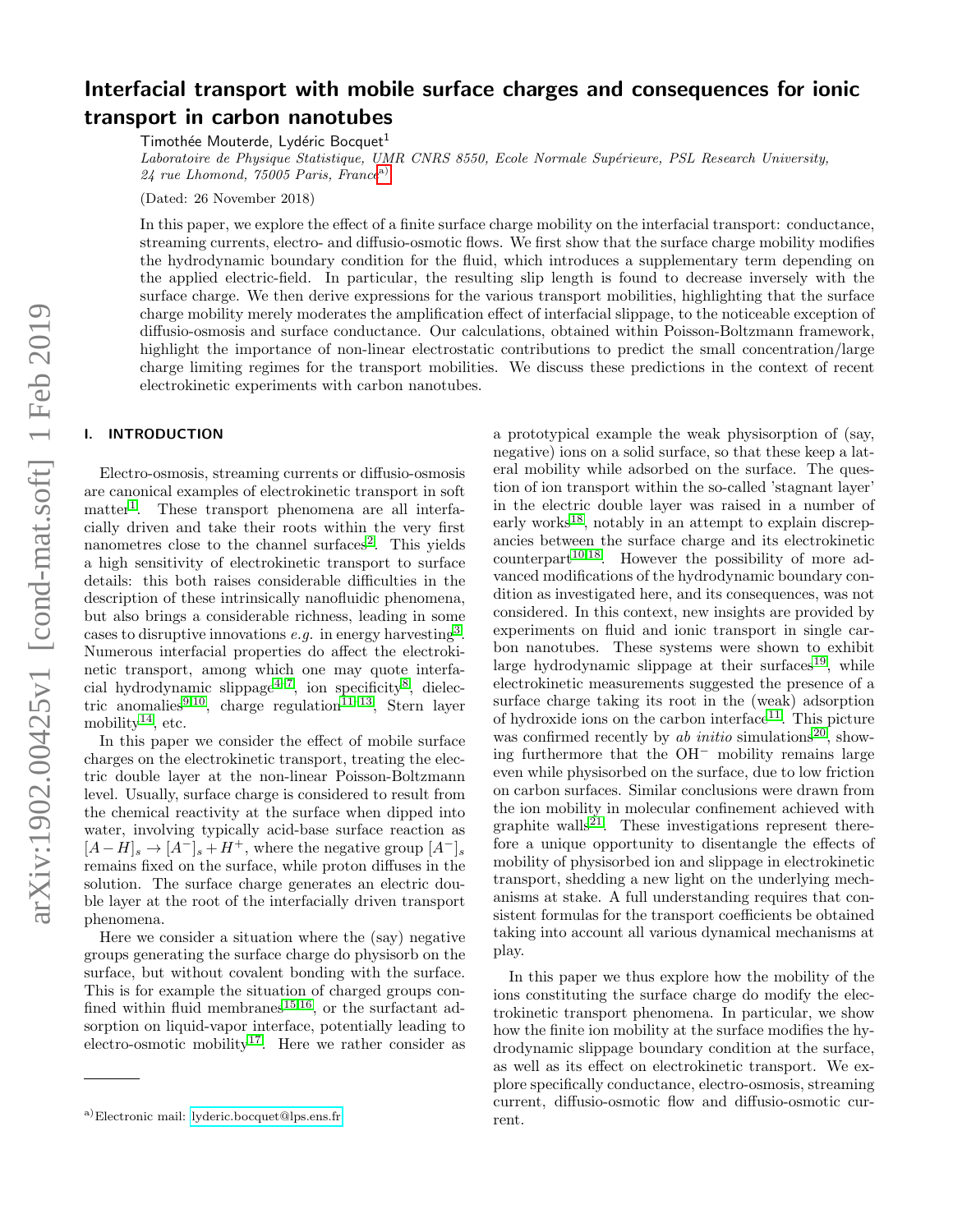$\mathbf{I}$ 

# II. MODIFIED HYDRODYNAMIC BOUNDARY CONDITION

We first show in this section that the surface charge mobility leads to a modification of the hydrodynamic boundary condition at the surface.

We consider a semi-infinite fluid volume and we define  $x$  and  $z$  as the axis along and perpendicular to the plane, respectively (see Figure [1\)](#page-2-0). We choose  $z = 0$  at the position of the adsorbed ions. We denote the surface charge as  $\Sigma$  (C.m<sup>-2</sup>) and assume here for simplicity that it is negative. This charge is assumed here to result from the weak physisorption of a specific ion species at the surface –  $e.g.$  OH<sup>-</sup> for carbon nanotubes – , we treat the possible bulk and adsorbed ions of this specie as two distinct populations with prescribed densities, a possible link between adsorbed and bulk densities will be discussed below. We assume accordingly a finite lateral mobility of these adsorbed ions. We also introduce a surface density of the mobile charge as  $\Sigma_n = -\Sigma/e$ , and the fluid velocity (along the x-axis) as  $V(z)$ . We consider a monovalent salt, such as potassium chloride KCl with a bulk concentration  $C_{\infty}$  and we assume, except when specifically stated, that in the bulk the two ions have equal diffusivities  $D_+ = D_-$ .

We also assume that in the absence of ions, the fluid obeys a partial slip boundary condition at the surface, with a slip length  $b_0$ .

$$
b_0 \times \partial_z V \Big|_{wall} = V_{slip} \tag{1}
$$

where  $V_{slip} = V(z = 0)$  is the slip velocity of the fluid at the surface. Let us now write the force balance on a single physisorbed ion. In the presence of a water flow with slip velocity  $V_{slip}$  in the adsorbed layer - and in the presence of a tangential electric field  $-\partial_x\psi$  (if any), the ion will experience friction forces due to its relative motion versus both water molecules and wall surface, as well as a direct electric force. For a (negative) physisorbed ion with lateral velocity  $v_-,$  the force balance in the stationary state can thus be written as:

$$
0 = -\lambda_s (v_- - V_{slip}) - \lambda_w v_- + (-e)(-\partial_x \psi) \qquad (2)
$$

where  $\lambda_w$  and  $\lambda_s$  are the friction coefficients of the ion with wall and water, respectively. This leads to a velocity of a physisorbed ion in the presence of a water flow and electric field, in the form:

<span id="page-1-0"></span>
$$
v_{-} = \frac{\lambda_{s}}{\lambda_{s} + \lambda_{w}} V_{slip} + \frac{(-e)}{\lambda_{s} + \lambda_{w}} (-\partial_{x} \psi)
$$
 (3)

The first term accounts for the additional wall friction acting on the adsorbed ions, so that their velocity may differ from the fluid velocity at the surface,  $V_{slip}$ . Note that as expected, the ion velocity vanishes for infinite ion-wall friction  $\lambda_w \to \infty$ .

In order to obtain the modified slip boundary condition in the presence of the mobile ions, we now turn to the force balance on the interfacial fluid layer, consisting in the water and physisorbed ions. This force balance takes the form:

$$
0 = \Sigma(-\partial_x \psi) - \lambda_0 V_{slip} - \lambda_w \Sigma_n v_- + \eta \partial_z V \Big|_{wall} \tag{4}
$$

where  $\eta$  is the fluid viscosity and  $\lambda_0 = \eta/b_0$  is the waterwall friction coefficient. This equation generalizes the standard force balance on a fluid, with the additional friction effects due to the physisorbed ions, as well as the effect of a tangential electric field on this charged layer.

Using the previous expression for the ion velocity  $v_-,$ one gets the modified hydrodynamic boundary condition for the fluid in the presence of the physisorbed ions at the interface, undergoing a tangential electric field:

<span id="page-1-1"></span>
$$
b_{\text{eff}} \times \partial_z V \Big|_{wall} = V_{slip} - \alpha_s \frac{b_{\text{eff}}}{\eta} \times \Sigma \left( -\partial_x \psi \right) \Big|_{wall} \tag{5}
$$

where  $\alpha_s = \frac{\lambda_s}{\lambda_s + \lambda_w}$  and the effective slip length is

<span id="page-1-2"></span>
$$
b_{\text{eff}} = \frac{b_0}{1 + \beta_s \times \Sigma_n} \tag{6}
$$

with  $\beta_s = \frac{1}{\lambda_0} \frac{\lambda_s \lambda_w}{\lambda_s + \lambda_w}$ . The effective slip length takes into account the ion contribution to the wall friction. Due to the mobility of the ions at the interface, the hydrodynamic boundary condition also involves a new electric term. Note that in this boundary condition, we omitted for simplicity surface charge gradients, which may lead to Marangoni like contributions in the force balance. In the following we will neglect such contributions which we leave for future studies, and rather focus on the effect of finite surface charge mobility.

#### III. CONDUCTANCE, STREAMING AND ELECTRO-OSMOSIS

## A. Electrostatics within the electric double layer: basic reminders

Before exploring the transport phenomena, we recall several classical resuts of the electric double layer which will be useful for the following calculations, see Ref.[22](#page-9-18) for a detailed review. In the framework of the Poisson-Boltzmann equation, the equilibrium concentration profile of ions takes the Boltzmann form,  $C_{\pm}$  =  $C_{\infty}$  exp( $\mp \Phi$ ), with  $\Phi = e\psi/k_BT$  the dimensionless electrostatic potential. The potential  $\psi$  verifies Poisson's equation:

$$
\nabla^2 \psi = -\frac{e(C_+ - C_-)}{\epsilon} - \frac{\Sigma}{\epsilon} \delta(z) \tag{7}
$$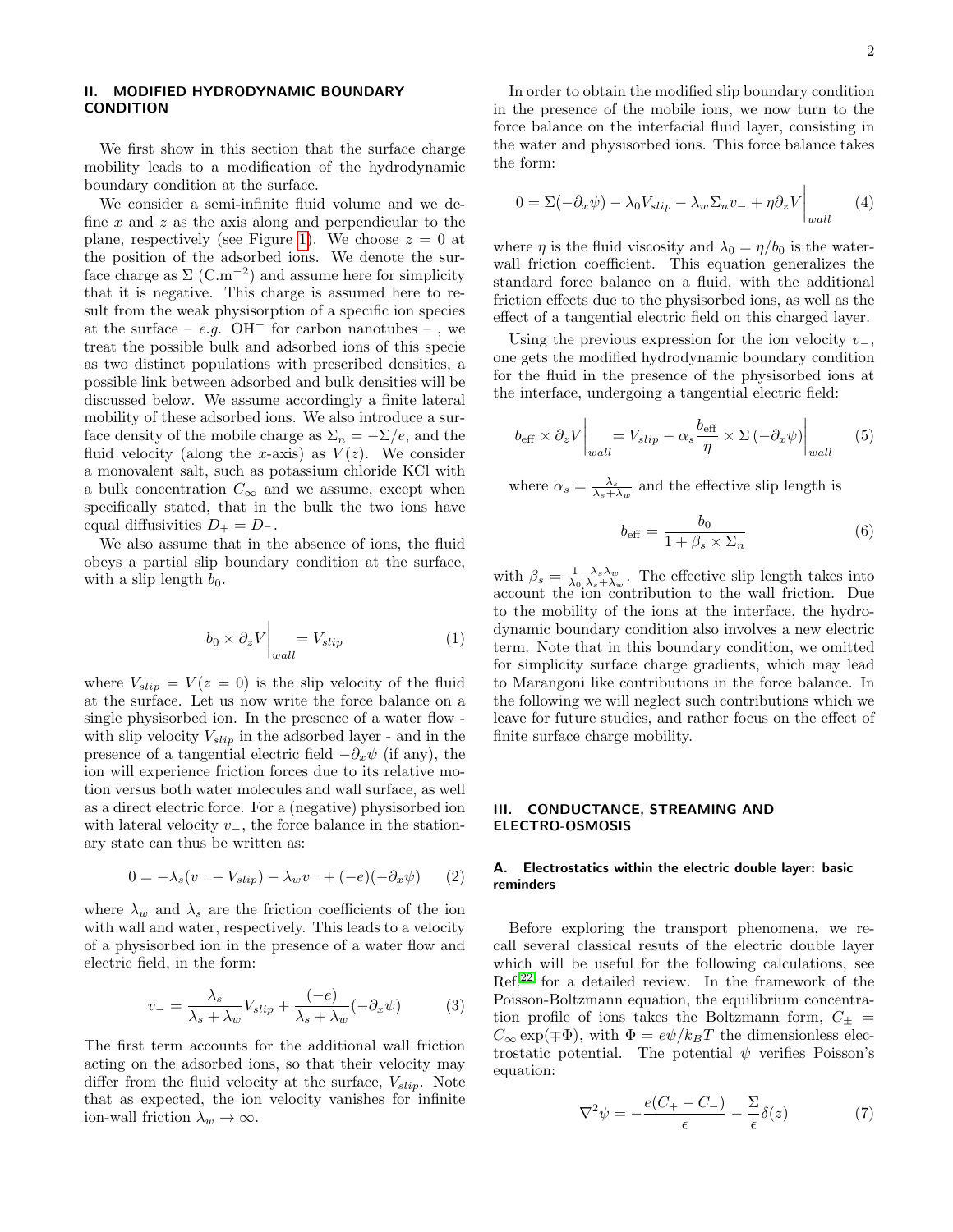with  $\epsilon$  the dielectric permittivity,  $e$  the elementary charge and  $\delta(z)$  the Dirac distribution. The resulting Poisson-Boltzmann (PB) equation for the electrostatic potential can be written as:

<span id="page-2-3"></span>
$$
\nabla^2 \Phi = \kappa^2 \sinh \Phi + \frac{2\delta(z)}{\ell_{GC}} \tag{8}
$$

with  $\kappa^2 = 8\pi \ell_B C_\infty$  the screening factor and  $\ell_B$  the Bjerrum length  $\ell_B = e^2/4\pi\epsilon k_BT$ . This also introduces the Gouy-Chapman length defined as  $\ell_{GC} = 1/2\pi\Sigma_n\ell_B$ ,  $\sec^{22}$  $\sec^{22}$  $\sec^{22}$ . In the semi-infinite 1D geometry considered here, the PB equation can be integrated to yield:

$$
\tanh\frac{\Phi}{4} = \gamma \exp(-\kappa z) \tag{9}
$$

with  $\gamma = \tanh(\frac{e\psi_0}{4k_BT})$  and  $\psi_0$  the surface potential. The parameter  $\gamma$  obeys the equation  $\gamma^2 + 2\frac{\ell_{GC}}{\lambda_D}\gamma - 1 = 0$ .

Gauss theorem shows that the relation between the (dimensionless) surface potential  $\Phi_0 = e\psi_0/k_BT$  and the physisorbed surface charge  $\Sigma$  is  $\Sigma = \frac{e}{2\pi\ell_B\lambda_D} \sinh \frac{\Phi_0}{2}$ , which can be conveniently rewritten as:

<span id="page-2-4"></span>
$$
\sinh\frac{|\Phi_0|}{2} = \frac{1}{\kappa \ell_{GC}}\tag{10}
$$

In the following a key parameter will be  $\chi = 1/\kappa \ell_{GC}$ , the ratio between the Debye length  $\lambda_D = \kappa^{-1}$  and the Gouy-Chapman length. This parameter  $\chi$  is proportional to the surface charge  $\chi \propto |\Sigma|$ .

#### B. Conductance

Let us first consider the effect of surface charge mobility on the conductance across a channel. To simplify the discussion, we consider a rectangular geometry with height h, width  $w \gg h$ , and length  $L \gg h$ . The thickness of the Debye layer is assumed to be small compared to the channel height  $h \gg \lambda_D$ .

The current under an applied (tangential) electric field  $E_0$  is:

$$
I_e = w \times \int_0^h e(C_+ - C_-)(z) V(z) dz
$$
  
+ $w \times \int_0^h e^2 (\mu_+ C_+ + \mu_- C_-)(z) E_0 dz + 2w \times \Sigma v_-$   
(11)

where the ion mobilities are defined as  $\mu_{\pm} = \frac{D_{\pm}}{k_B T}$  $\frac{D_{\pm}}{k_BT}$ , here assumed to be equal for simplicity  $\mu = \mu_{+} = \mu_{-}$  (which is e.g. the case of KCl).

We write the expression for the current as the sum of



<span id="page-2-0"></span>FIG. 1. Sketch of the considered geometry. In a channel of height h, water flows with a velocity  $V(z)$  along the x-axis, the surface velocity is  $V_{\text{slip}}$  prescribed by the effective slip length  $b_{\text{eff}}$ . The mobile adsorbed ions are sketched in yellow, while the bulk ions are in blue and red for positive and negative charges, respectively.

two terms,  $I_e = I_{no-slip} + I_{slip}$ , where:

$$
I_{\text{no-slip}} = w \times \int_0^h e(C_+ - C_-)(z) \times (V(z) - V_{slip}) dz
$$

$$
+ w \times \int_0^h e^2 (\mu_+ C_+ + \mu_- C_-)(z) E_0 dz \quad (12)
$$

accounts for the 'no-slip' contribution to the current and the 'slip' contribution to the conductance is defined as

$$
I_{\rm slip} = w \int_0^h e(C_+ - C_-)(z) V_{slip} dz + 2w \times \Sigma v_-(13)
$$

The derivation of the 'no-slip' contribution to the cur-rent follows as usual, and we leave details to Refs.<sup>[2,](#page-9-1)[23](#page-9-19)</sup>. The 'no-slip' conductance  $G = I_{no-slip}/E_0$  is the sum of the standard bulk term:

<span id="page-2-1"></span>
$$
G_{\text{bulk}} = 2\mu e^2 C_{\infty} \mathcal{A} \tag{14}
$$

and a surface term<sup>[2,](#page-9-1)[23](#page-9-19)[,24](#page-9-20)</sup>, which can be written as:

<span id="page-2-2"></span>
$$
G_{\text{surf},0} = 2w \,\mu e |\Sigma| (1+\delta) \times \frac{\chi}{\sqrt{1+\chi^2}+1} \tag{15}
$$

where  $\delta = 1/(2\pi\ell_B\mu\eta)$  is a dimensionless parameter accounting for the electro-osmotic contribution to the conductance ( $\eta$  the fluid viscosity); the parameter  $\chi$  =  $1/\kappa\ell_{GC}$  is proportional to the surface charge  $\chi \propto |\Sigma|$ .

We now consider the supplementary contribution induced by the slippage on the conductance, which is affected by the surface charge mobility. This can be written as:

$$
I_{\rm slip} = 2w \times \Sigma (v_- - V_{slip})
$$
 (16)

The slip velocity results from the electro-osmotic con-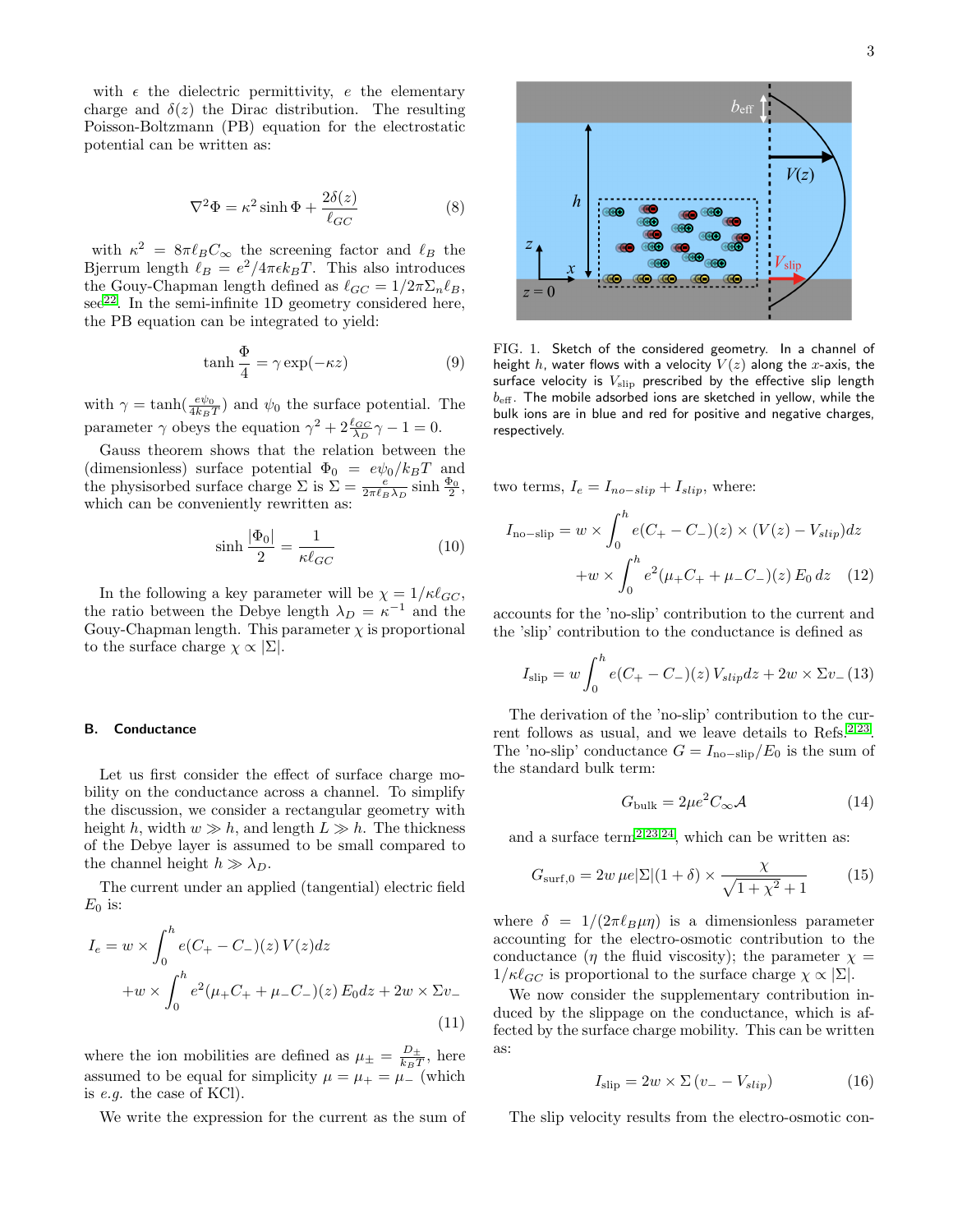tribution to the flow, which we will consider in details in section III.D; its expression is given in Eq.[\(27\)](#page-3-0). Using the expression of the adsorbed charges velocity of Eq.[\(3\)](#page-1-0), one deduces the slip-induced surface conductance as:

<span id="page-3-1"></span>
$$
G_{\text{surf},1} = 2w \left[ \frac{b_{\text{eff}}}{\eta} \times (1 - \alpha_s)^2 \Sigma^2 + e \mu_w |\Sigma| \right] \tag{17}
$$

where  $\mu_w = 1/(\lambda_s + \lambda_w)$  is the surface electro-phoretic mobility of the adsorbed ions.

The first term is similar to expected slip contribution to the surface conductance, as for example discussed in Ref.[2](#page-9-1) , but here corrected for the mobility of the adsorbed ions. The second term corresponds to the electrophoretic contribution of the mobile ions.

Altogether, the conductance is the sum of the three previous terms in Eqs. $(14)$ ,  $(15)$ ,  $(17)$ 

<span id="page-3-5"></span>
$$
G = G_{\text{bulk}} + G_{\text{surf},0} + G_{\text{surf},1} \tag{18}
$$

#### C. Streaming currents

We now consider the electric current induced by a flow in absence of any applied electric field. The flow is controlled by a pressure gradient  $\nabla p$  applied on a channel. A Poiseuille flow builds up in and carries the charges in the system.

The electric current generated by the flow is then defined as:

$$
I_{stream} = w \times \int_{0}^{h} e(C_{+} - C_{-})(z) V(z) dz + 2w \times \Sigma v_{-}
$$
 (19)

where the last term is the contribution of the mobile adsorbed layer.

Within the diffuse layer close to the surface, the flow can be approximated as  $V(z) \simeq \dot{\gamma}_w(z + b_{\text{eff}})$ , where the value for the shear rate at the surface,  $\gamma_w$ , is obtained in terms of the pressure drop as  $\dot{\gamma}_w = \frac{h}{2\eta}(-\nabla p)$ ;  $b_{\text{eff}}$  is the effective slip length introduced above. Similarly, the mobile ion velocity is defined in terms of the fluid slip velocity,  $v_- = \alpha_s \times V_{slip}$ , with  $\alpha_s = \frac{\lambda_s}{\lambda_s + \lambda_w}$ . Accordingly we have  $v_- = \alpha_s \times \frac{h}{2\eta} (-\nabla p) \times b_{\text{eff}}$ .

This allows to rewrite the streaming current as:

$$
I_{stream} = \frac{\mathcal{A}}{\eta}(-\nabla p) \times \left[ \int_0^{h/2} \frac{e}{4\pi \ell_B} \left( -\frac{d^2 \Phi}{dz^2} \right) (z + b_{\text{eff}}) dz + \alpha_s \Sigma b_{\text{eff}} \right]
$$
(20)

with  $A = wh$  the channel cross-sectional area.

Integrating the first term by parts in the limit of small Debye layer,  $h/\lambda_D \rightarrow \infty$  leads to:

<span id="page-3-3"></span>
$$
I_{stream} = -\frac{\mathcal{A}}{\eta}(-\nabla p) \times \left[\epsilon \psi_0 + (1 - \alpha_s) \Sigma b_{\text{eff}}\right] \quad (21)
$$

The corresponding streaming mobility takes the form:

$$
\mu_{EO} = -\frac{1}{\eta} \left[ \epsilon \psi_0 + (1 - \alpha_s) \Sigma b_{\text{eff}} \right]
$$
 (22)

The second term includes the mobile ion contribution, in addition to the slip induced contribution similar to Ref.<sup>[2](#page-9-1)</sup>. As for the conductance, the surface charge mobility is shown to correct the apparent surface charge contribution to the streaming mobility by a factor  $1 - \alpha_s$ .

# D. Electro-osmosis

In the same geometry as the previous section, we now consider the fluid transport induced by a tangential electric field  $E_0$ . Projected on the x-direction, the Stokes equation for a fluid element takes the form:

$$
0 = \eta \nabla^2 V - \nabla_{\mathbf{x}} p + e(C_+ - C_-) \times E_0 \tag{23}
$$

which, using the Poisson's equation, can be rewritten as:

$$
\eta \frac{d^2 V}{dz^2} = -\frac{e}{4\pi \ell_B} \left( -\frac{d^2 \Phi}{dz^2} \right) \times E_0 \tag{24}
$$

Integrated once (from z to  $h/2$  in the thin Debye layer limit), one gets:

<span id="page-3-2"></span>
$$
\eta \frac{dV}{dz}(z) = -\frac{e}{4\pi \ell_B} \left( -\frac{d\Phi}{dz} \right) \times E_0 \tag{25}
$$

so that :

$$
V_{EO} - V_{slip} = -\frac{\epsilon \psi_0}{\eta} \times E_0 \tag{26}
$$

where we define the electro-osmotic velocity as  $V_{EO} =$  $V(h/2)$ , in the thin Debye layer limit.

Crucially, the slip velocity results from the modified boundary condition in Eq.[\(5\)](#page-1-1), taking into account the surface electric contribution to the slip boundary condition. Combined with Eq.[\(25\)](#page-3-2), one obtains:

<span id="page-3-0"></span>
$$
V_{slip} = -\frac{(1 - \alpha_s) \Sigma b_{\text{eff}}}{\eta} E_0 \tag{27}
$$

Gathering contributions one gets:

<span id="page-3-4"></span>
$$
V_{EO} = -\frac{1}{\eta} \left[ \epsilon \psi_0 + (1 - \alpha_s) \Sigma b_{\text{eff}} \right] \times E_0 \qquad (28)
$$

Inspecting Eqs. $(21)$  and  $(28)$ , one can verify that the Onsager symmetry, which imposes equality of the electroosmotic and streaming mobility, is indeed satisfied, as it should. This is an important validation for the modified hydrodynamic boundary condition, in particular of the additional term accounting for the electric field in the interfacial layer, which is central in the derivation of the electro-osmosis. To our knowledge, this modification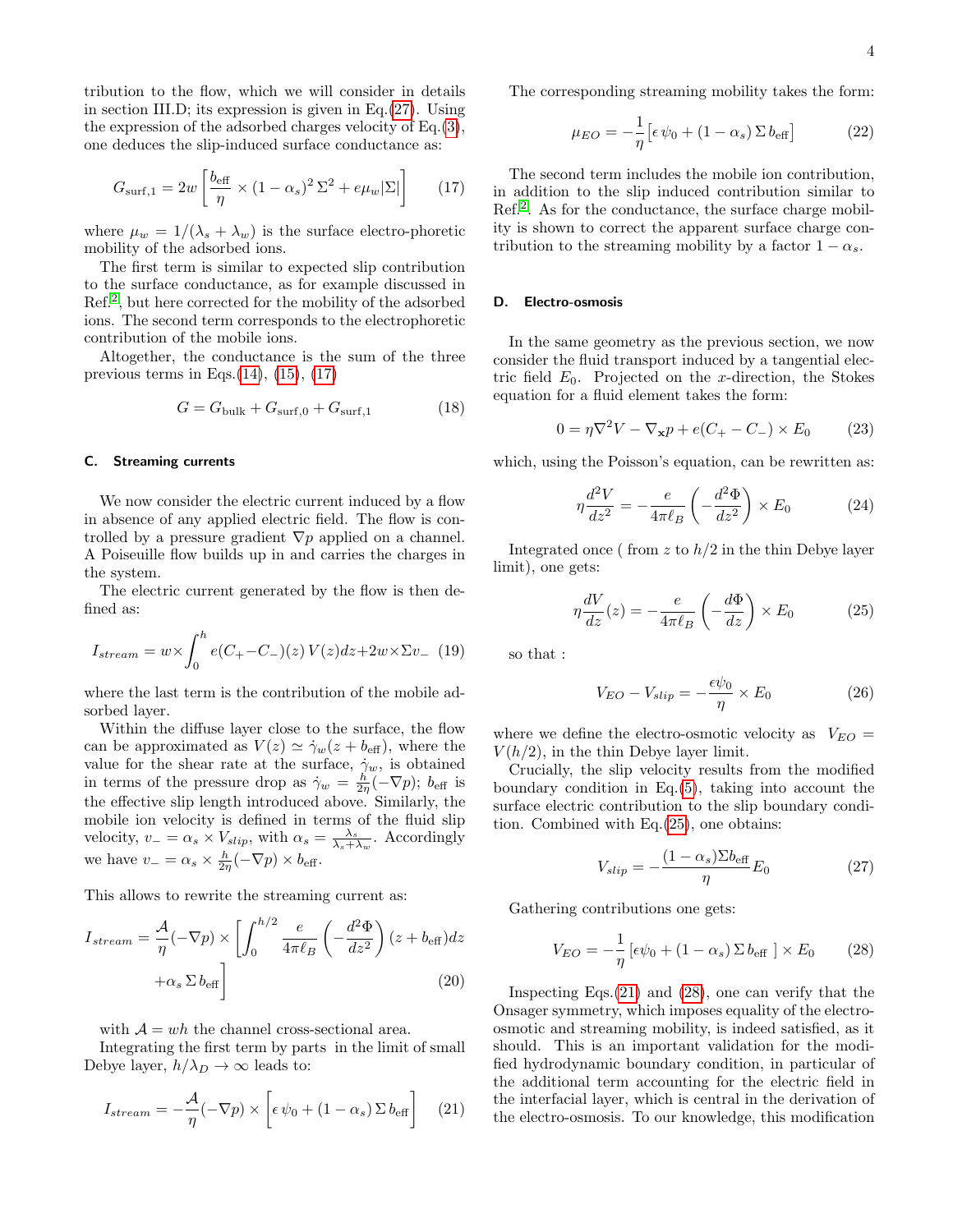of the hydrodynamic boundary condition is usually not taken into account.

## IV. DIFFUSIO-OSMOTIC FLOW AND CURRENTS

In this section we explore specifically diffusio-osmotic transport, by which a flow is driven under a salt concentration gradient, as well as its consequence on the electric current induced by salinity gradients. Such interfacial transport phenomena play a central role in the context of blue energy harvesting[3](#page-9-2) .

## A. Diffusio-osmotic flow under salt gradient

We first extend the calculation of the diffusio-osmotic flow in Ref.<sup>[25](#page-9-21)</sup> to account for the combined effects of finite ion mobility and interfacial slippage. A salt concentration gradient  $\nabla C_{\infty}$  is applied along the x-direction far from the surface. The Debye layer is much smaller than the distance over which  $C_{\infty}(x)$  varies, so that one may consider ions to have relaxed locally towards equilibrium in the z-direction,  $C_{\pm}(x, z) = C_{\infty}(x) \exp(\mp \Phi(z))$ , with Φ the above solution of the PB equation. The Stokes equation for a fluid element takes the form:

$$
0 = \eta \nabla^2 \mathbf{V} - \nabla p + e(C_+ - C_-)(-\nabla \psi) \tag{29}
$$

Projecting the Stokes equation along the direction  $z$  perpendicular to the surface, one may integrate the pressure field to obtain  $p(x, z) = p_{\infty} +$  $2k_BT C_\infty(x)$  [cosh  $\Phi(z) - 1$ ]. Substituting this result in the  $x$  component of the Stokes equation yields the equation for the velocity field:

<span id="page-4-0"></span>
$$
\eta \frac{d^2 V}{dz^2} = 2k_B T \left[ \cosh \Phi(z) - 1 \right] \times \frac{dC_{\infty}}{dx} \tag{30}
$$

This equation can be integrated twice and using the effective slip boundary condition in Eq.[\(5\)](#page-1-1) (here, with a vanishing electric field), one obtains the slip velocity of the fluid at the surface:

$$
V_{slip} = -b_{\text{eff}} \frac{2k_B T}{\eta} \left[ \int_0^{h/2} \left[ \cosh \Phi(z) - 1 \right] dz \right] \times \frac{dC_{\infty}}{dx} \tag{31}
$$

The integral can be computed exactly in the thin Debye layer limit using the change of variable  $z(\Phi)$ which can be written, thanks to Eq.[\(8\)](#page-2-3), as:  $dz =$  $-d\Phi/\kappa\sqrt{2\left[\cosh\Phi(z)-1\right]}$ . This leads to:

$$
V_{slip} = -\frac{2b_{\text{eff}}\lambda_D}{\eta} \left[ \cosh\frac{\Phi_0}{2} - 1 \right] \times 2k_B T \frac{dC_{\infty}}{dx} \quad (32)
$$

with  $\Phi_0 = e\psi_0/k_BT$  the dimensionless surface potential. Using  $\cosh \frac{\Phi_0}{2} - 1 = \sqrt{1 + \chi^2} - 1$ , one obtains the final expression of the slip velocity:

<span id="page-4-1"></span>
$$
V_{slip} = \frac{k_B T}{2\pi \eta \ell_B} \frac{b_{\text{eff}}}{\lambda_D} \left[ \sqrt{1 + \chi^2} - 1 \right] \times -\nabla_x \log C_{\infty} \quad (33)
$$

Using once more the Stokes equation, one can obtain the full diffusio-osmotic (plug) velocity profile far from the surface, in the form

$$
V_{\infty} = D_{DO} \times -\nabla_x \log C_{\infty} \tag{34}
$$

where the diffusio-osmotic mobility (with the dimension of a diffusion coefficient) is now the sum of the slip and the bulk contributions:

$$
D_{DO} = \frac{k_B T}{2\pi \eta \ell_B} \left( \frac{b_{\text{eff}}}{\lambda_D} \left[ \sqrt{1 + \chi^2} - 1 \right] + \ln \left[ \frac{\sqrt{1 + \chi^2} + 1}{2} \right] \right)
$$
(35)

with  $\chi$  the parameter previously defined as the ratio of the Debye to the Gouy-Chapman lengths  $\chi(\Sigma)$  =  $1/\kappa\ell_{GC}$ .

This expression of the diffusio-osmosis coefficient with mobile surface charges reveals that the mobility of the adsorbed ions enters only via the modification of the effective slip length and – in contrast to electro-osmosis – there is no reduction of the 'apparent' surface charge by the surface charge mobility. This can be rationalised by the fact the diffusio-osmosis arises from an equilibrium on the direction transverse to the one of the surface charges mobility. Furthermore, the contribution proportional to the slip length is basically the equivalent of a Marangoni flow induced by a surfactant gradient.

Note that if the assumption of equal cation and anion mobilities is relaxed, then a supplementary "chemiphoretic" contribution to the diffusio-osmotic flow results from the so-called diffusional electric field which builds up under a salinity gradient and takes the form

$$
E_{\text{diff}} = \frac{k_B T}{e} \beta \times (-\nabla_x \log C_{\infty})
$$

with  $\beta = \frac{\mu_{+} - \mu_{-}}{\mu_{+} + \mu_{-}}$  $\frac{\mu_+ - \mu_-}{\mu_+ + \mu_-}$ . This will induce a supplementary electro-osmotic contribution to the diffusio-osmotic current. Using  $Eq.(28)$  $Eq.(28)$  – which accounts for the modification of the hydrodynamic boundary condition under the supplementary electric field – this leads to a supplementary contribution to the diffusio-osmotic mobility in the form

$$
D_{\rm DO}^{supp} = -\beta \frac{k_B T}{e} \left[ \frac{\epsilon \psi_0}{\eta} + (1 - \alpha_s) \Sigma \frac{b_{\rm eff}}{\eta} \right]
$$
 (36)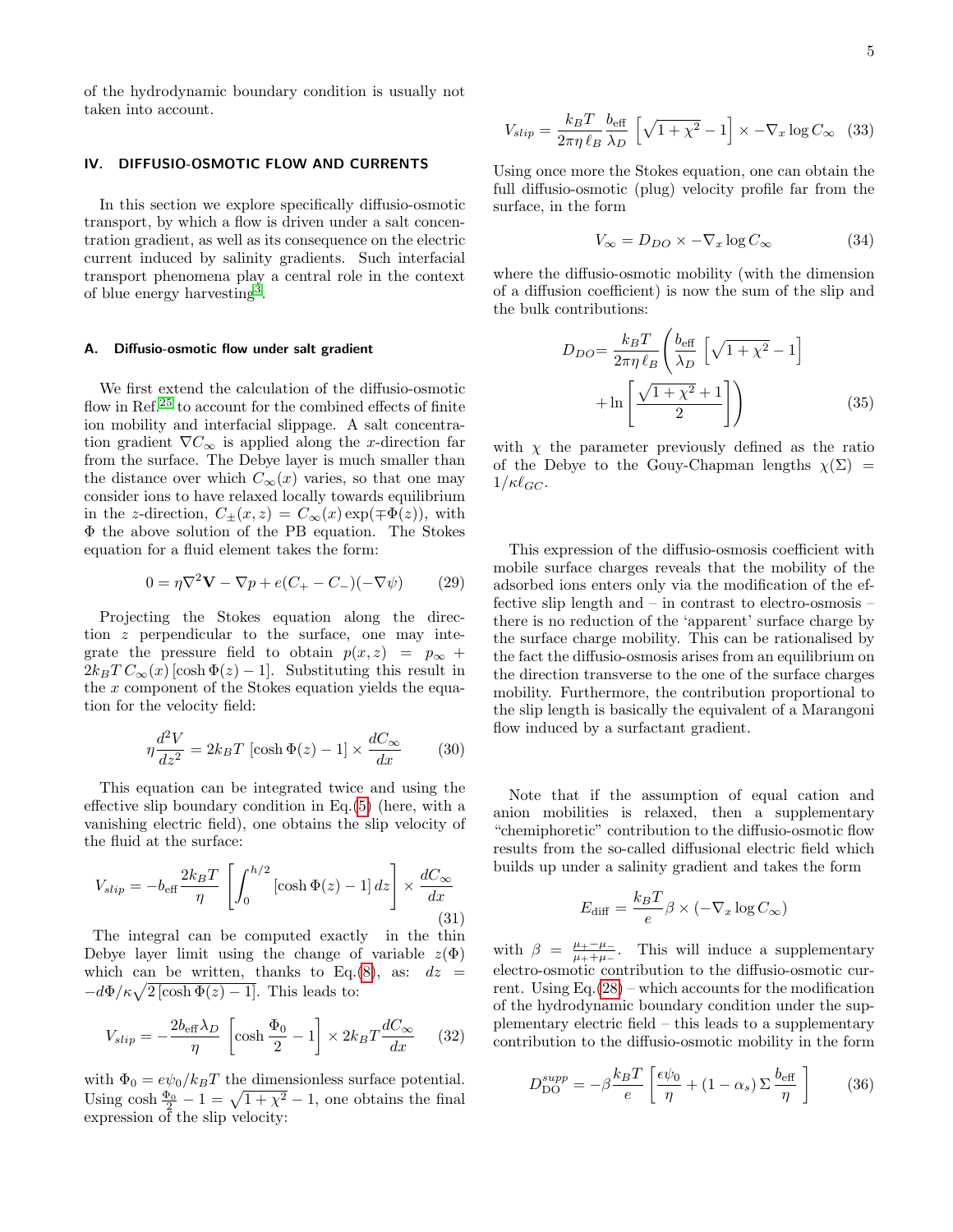#### B. Generated osmotic current

As for streaming currents, the diffusio-osmotic flow will convey ions in the electrical double layer and produce a corresponding electric current by convection of the ions in excess. This effect was first discussed by Fair and Osterle<sup>[26](#page-9-22)</sup> in the context of the reverse electro-dialysis phenomenon and was measured experimentally in boronnitride nanotubes $^{27}$  $^{27}$  $^{27}$ . Here, the physisorbed ions will contribute to the induced diffusio-osmostic current by a supplementary contribution.

We still consider the rectangular channel described before, with dimensions larger than the Debye screening length (thin diffusive layer limit). In this geometry the diffusio-osmotic current is defined as:

<span id="page-5-0"></span>
$$
I_{DO} = 2w \left[ \int_0^{h/2} dz \, e(C_+ - C_-) \, V(z) + \Sigma \times v_- \right] \tag{37}
$$

where the last contribution accounts for the contribution of the mobile ions to the diffusio-osmotic current. In this equation, the bulk fluid velocity  $V$  follows from Eq.[\(30\)](#page-4-0), while the ion velocity in the interfacial layer is related to the slip velocity according to  $Eq.(3)$  $Eq.(3)$ . In the following we consider the limit of small Debye layer,  $h/\lambda_D \to \infty$ .

Let us compute first the bulk contribution to the diffusio-osmotic current, i.e. the first term in Eq.[\(37\)](#page-5-0). Using Poisson's equation  $C_+ - C_- = -\partial_z^2 \Phi / 4\pi \ell_B$ , this term can be rewritten as:

$$
I_{DO}^{(1)} = 2w \frac{e}{4\pi\ell_B} \int_0^\infty dz \left(-\partial_z^2 \Phi\right) V(z) \tag{38}
$$

This integral can then be integrated twice by parts to yield:

$$
I_{DO}^{(1)} = 2w \frac{e}{4\pi\ell_B} \left\{ \partial_z \Phi(0) V(0) - \Phi(0) \frac{dV}{dz}(0) - \int_0^\infty dz \Phi(z) \left[ \cosh \Phi(z) - 1 \right] \times \frac{2k_B T}{\eta} \frac{dC_\infty}{dx} \right\} (39)
$$

where we used Eq.[\(30\)](#page-4-0). The latter Stokes equation is also used to calculate the shear-rate at the surface

$$
\frac{dV}{dz}(z=0) = -\frac{2k_BT}{\eta} \int_0^\infty dz \, [\cosh \Phi(z) - 1] \times \frac{dC_\infty}{dx}
$$
\n(40)

Gathering expressions, one obtains:

$$
I_{DO}^{(1)} = 2w e \Sigma_n V_{slip}
$$
  
+2w e  $\frac{k_B T}{2\pi \eta \ell_B} \frac{dC_{\infty}}{dx} \int_0^{\infty} dz (\Phi_0 - \Phi(z)) [\cosh \Phi(z) - 1]$   
(41)

with the slip velocity given by Eq. [\(33\)](#page-4-1). The integral can be calculated using the same change of variables as above to obtain the result:

$$
I_{DO}^{(1)} = 2w e \Sigma_n V_{slip} + 2w e \frac{k_B T}{\pi \eta \ell_B} \frac{1}{\kappa} \left( 2 \sinh \frac{\Phi_0}{2} - \Phi_0 \right) \nabla_x C_\infty
$$
\n(42)

Rewriting this equation in terms of the surface charge (remembering that  $\Sigma = -e\Sigma_n < 0$ ) and using the relationship between the surface potential and the surface charge of Eq. [\(10\)](#page-2-4), one obtains:

$$
I_{DO}^{(1)} = 2w \times (-\Sigma) \frac{k_B T}{2\pi \eta \ell_B} \left\{ \frac{b_{\text{eff}}}{\lambda_D} \left[ \sqrt{1 + \chi^2} - 1 \right] + \left( 1 - \frac{\sinh^{-1} \chi}{\chi} \right) \right\} \times -\nabla_x \log C_{\infty}
$$
\n(43)

with  $\chi = 1/\kappa \ell_{GC}$ .

Now the second (surface) contribution to the diffusioosmotic current in Eq.[\(37\)](#page-5-0) can be rewritten in terms of the fluid slip velocity:

$$
I_{DO}^{(2)} = 2w \Sigma \times \alpha_s \times V_{slip}
$$
 (44)

with  $\alpha_s = \lambda_s/(\lambda_s + \lambda_w)$  defined in terms of the physiosorbed ion friction. Using the expression for the slip velocity obtained above in Eq.[\(33\)](#page-4-1), one gets:

$$
I_{DO}^{(2)} = 2w \Sigma \times \frac{2b_{\text{eff}}\alpha_s \lambda_D}{\eta} \left[ \sqrt{1 + \chi^2} - 1 \right]
$$
  
 
$$
\times 2k_B T(-\nabla_x \log C_{\infty})
$$
 (45)

Overall the corresponding mobility  $K_{\text{osm}}$ , defined as:

$$
I_{DO} = K_{\text{osm}} \times (-\nabla_x \log C_{\infty}),
$$

thus takes the form  $K_{osm} = K_{osm}^{(1)} + K_{osm}^{(2)}$  with:

<span id="page-5-1"></span>
$$
K_{\text{osm}}^{(1)} = 2w \times (-\Sigma) \frac{k_B T}{2\pi \eta \ell_B} \left( 1 - \frac{\sinh^{-1} \chi}{\chi} \right) \tag{46}
$$

and

$$
K_{\text{osm}}^{(2)} = 2w \times (-\Sigma) \frac{k_B T}{2\pi \eta \ell_B} (1 - \alpha_s) \frac{b_{\text{eff}}}{\lambda_D} \left[ \sqrt{1 + \chi^2} - 1 \right]
$$
(47)

with  $\alpha_s = \frac{\lambda_s}{\lambda_s + \lambda_w}$ . We remind that the effective slip length is a decreasing function of the surface charge, as  $b_{\text{eff}}(\Sigma) = b_0/(1+\beta_s\Sigma_n).$ 

For high surface charge, the second contribution  $K_{\text{osm}}^{(2)}$ reduces to the simple form:

$$
K_{\text{osm}}^{(2)} = \frac{2w}{L} e \Sigma_n^2 \times b_{\text{eff}} (1 - \alpha_s) \frac{k_B T}{\eta}
$$
 (48)

Since  $b_{\text{eff}} \sim 1/\Sigma_n$ , this term scales as  $K_{\text{osm}}^{(2)} \propto \Sigma_n$ , like the first contribution  $K_{\text{osm}}^{(1)}$ .

Finally, if the assumption of equal cation and anion mobilities is again relaxed, a supplementary contribution to the diffusio-osmotic current arises from the induced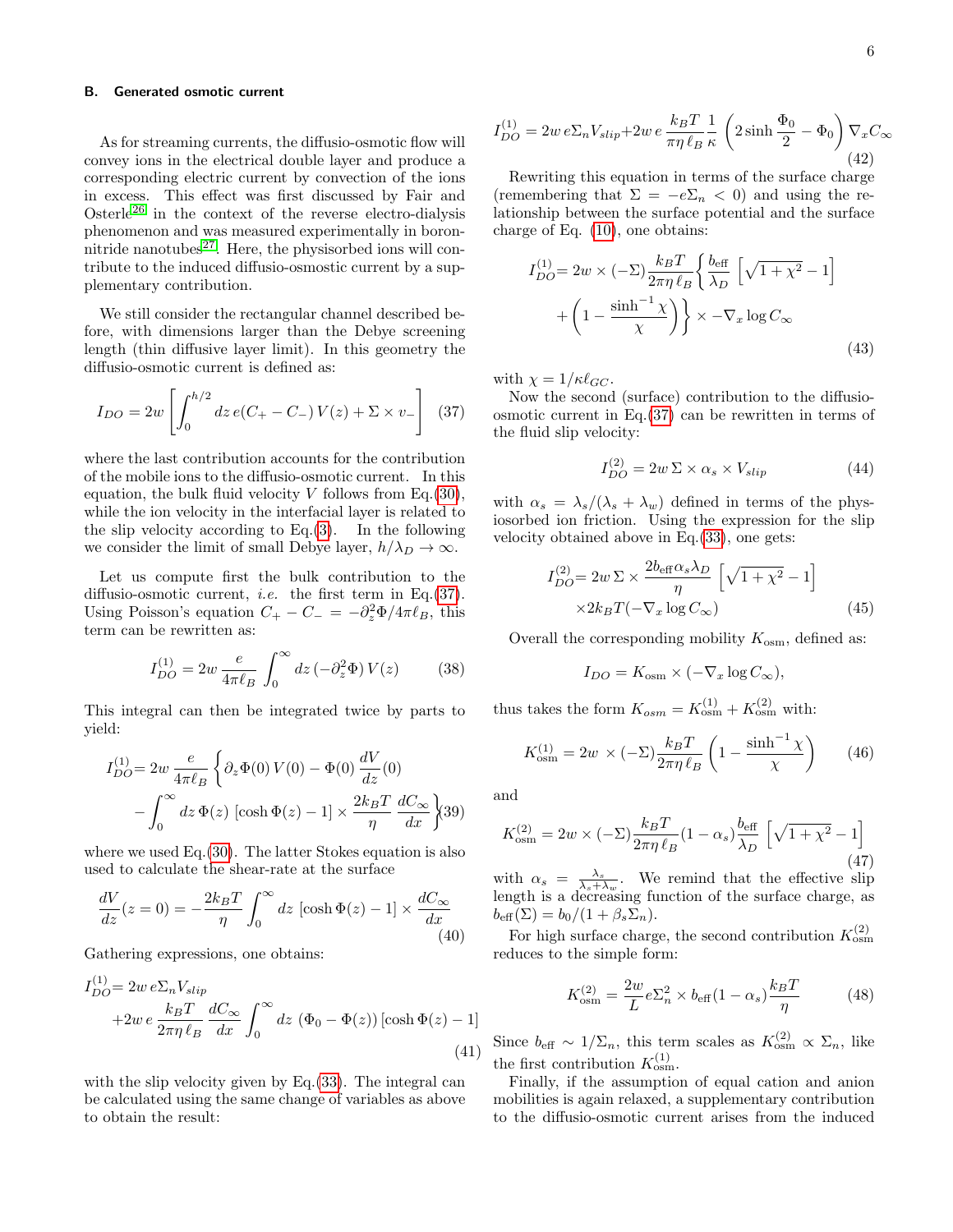diffusional electric field as discussed above. This leads to a supplementary contribution to the mobility  $K_{\text{osm}}$ which can be written as:

$$
K_{\text{osm}}^{\text{supp}} = G \times \frac{k_B T}{e} \times \beta,\tag{49}
$$

where the expression for the conductance  $G$  is given in Eq.  $(18)$ . In this expression the ion mobility is taken as the average  $\mu = \frac{1}{2}(\mu_{+} + \mu_{-}).$ 

# V. DISCUSSION

#### A. Small versus large surface charge

The various transport coefficients depend strongly on the surface charge with a change of behaviour characterized by the parameter  $\chi = \lambda_D/\ell_{GC}$ , with a transition occurring for  $\chi = 1$ . We can rewrite this condition in terms of surface charge density  $(\Sigma = -e\Sigma_n)$  and salt concentration  $C_{\infty}$ :  $\chi = (2\pi\Sigma_n\ell_B)/\sqrt{8\pi\ell_BC_{\infty}}$ , so that the limit between the two regimes is fixed by the threshold  $\Sigma_n^2 \ell_B / C_\infty \approx 1$ . This suggests the introduction of a dimensionless charge number:

$$
\mathbb{C}_e=\frac{\Sigma_n^2\ell_B}{C_\infty}
$$

Interestingly, Eq.[\(10\)](#page-2-4) (which correspond to the Grahame equation<sup>[28](#page-9-24)</sup>) shows that  $\mathbb{C}_e > 1$  corresponds to the onset of non-linearities in the Poisson-Boltzmann framework, so that the large charge/low concentration behaviour of the transport coefficients are not properly predicted by a linearised Debye-Hückel theory. For a given surface charge, the concentration threshold below which surface charge effect will show up is therefore  $[C_{\infty}]_{\text{threshold}} =$  $\Sigma_n^2 \ell_B$ . For  $\Sigma = 0.1 \text{ C/m}^2$ ,  $[C_{\infty}]$ threshold  $\approx 0.4 \text{ M}$ , so that the transport coefficient are strongly affected by non-linear electrostatic effects as soon as the salt concentration is below 0.4 M. On the other hand, for  $\Sigma = 0.01$  $\mathrm{C/m^2}, [\mathrm{C}_{\infty}]_{\text{threshold}} \approx 4 \text{ mM so that non-linear electro-}$ static effect only apply for very low concentrations, and the low charge regime apply for most of the concentrations window.

The consequences on transport are considerable:

• For  $\mathbb{C}_e > 1$  (*i.e.*  $\Sigma_n > \sqrt{\frac{C_{\infty}}{\ell_B}}$ ), which corresponds to a large surface charge or low salt concentrations regime, strong non-linear effects occur: the surface contributions to transport conductance and diffusio-osmotic current scale linearly in the surface charge  $\sim \Sigma^1$ , while the electro-osmotic mobilities scale as a sum of a constant and a surface charge logarithmic term  $\mu \sim \text{cst} + \log |\Sigma|$ . • For  $\mathbb{C}_e$  < 1 (*i.e.*  $\Sigma_n < \sqrt{\frac{C_{\infty}}{\ell_B}}$ ), which corresponds to the small surface charge or high salt concentration regime, the surface contributions to transport coefficients scale as  $\Sigma^n$  with  $n = 1$  (electro-osmotic mobility),  $n = 2$ (conductance and diffusio-osmotic mobilities) and  $n = 3$  (diffusio-osmotic currents).

Accordingly the value of the surface charge has a considerable effect on the transport phenomena, in particular in the small salt concentration regime (quantified by  $\mathbb{C}_e < 1$ ). The linear scaling in surface charge for electrokinetic phenomena highlighted for large charges does change to quadratic or even cubic dependences in surface charge for small charges: such contributions are accordingly vanishingly small.

For example in the case of ionic current induced under salinity gradients, the mobility  $K_{\text{osm}}$  scales as  $K_{\text{osm}} \sim \Sigma^3$ from Eq.[\(46\)](#page-5-1) at low concentration, while  $K_{\text{osm}} \sim \Sigma$  for large charge. Accordingly the diffusio-osmotic current is expected to be extremely small for small charge but strongly enhanced for large charges. A linear scaling of  $K_{\text{osm}}$  in surface charge was measured experimentally in boron-nitride nanotubes in Ref. $27$ , for which very high surface charge was measured. The different behaviours of the transport coefficient as a function of the surface charge are displayed in the Table I. for high and low surface charges and with and without mobile charges.

As a last comment, we mention that the discussion of large versus small charge limiting regime becomes particularly subtle when the surface charge takes its origin in charge regulation mechanisms. Indeed it was shown recently<sup> $11-13,29$  $11-13,29$  $11-13,29$ </sup> that in this case, the surface charge is expected to scale with the salt concentration via a scaling dependence, in the form  $\Sigma \propto C_{\infty}^p$ , with an exponent  $p \approx 1/3 - 1/2$  depending on the salinity regime. In particular for  $p = 1/2$ ,  $\mathbb{C}_e$  becomes independent of the concentration, so that the electrolyte remains either in the strongly non-linear regime, or in the weakly non-linear regime, whatever the value of salinity  $C_{\infty}$ . This affects directly the expectations for the amplitude of the various transport coefficients, whose mobility  $\mu$  will scale as a power law as a function of salinity like  $\mu \propto (C_{\infty})^{np}$  (depending on the regime and transport phenomena under investigation).

#### B. Mobile ion contribution to the transport coefficient

The derivation of the transport coefficient in the case of mobile surface charge exhibits in most cases a moderating mechanism which tends to reduce the surface effects, with the noticeable exception of diffusio-osmosis and for the conductance which we discuss in the next section. In particular, it appears through an effective reduced surface charge  $(1 - \alpha_s) \Sigma$ , and via the reduction of the effective slip-length (since at high surface charge  $b_0 \gg b_{\text{eff}} \sim 1/\Sigma$ . We remind that  $1-\alpha_s = \lambda_w/(\lambda_s+\lambda_w)$ the ratio between the friction coefficient of the adsorbed ions on the surface to the total friction coefficient.

This can be seen in particular for streaming currents. A large slip length would be expected to induce a high value for the zeta potential, here defined as  $\zeta = \psi_0 + (1 - \alpha_s) \Sigma b_{\text{eff}}/\epsilon$ . However, the mobility of the adsorbed ions will reduce the slippage effect via the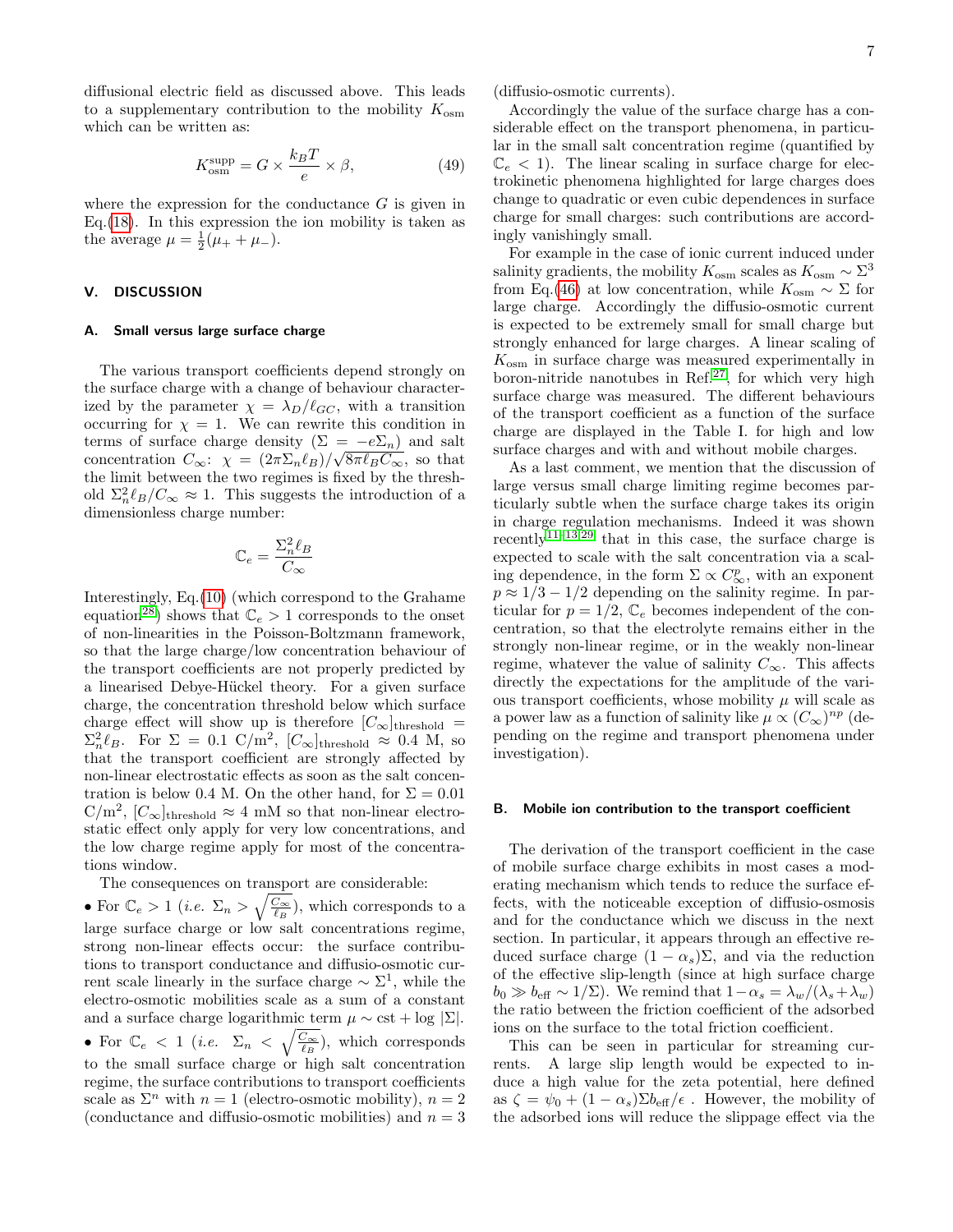|                    | Low surface charge        |                                                           | High surface charge              |                                                                       |
|--------------------|---------------------------|-----------------------------------------------------------|----------------------------------|-----------------------------------------------------------------------|
|                    | without mobile charges    | with mobile charges                                       | without mobile charges           | with mobile charges                                                   |
| $\mu_{\rm EO}$     | $\Sigma + b_0 \Sigma$     | $\Sigma + (1 - \alpha_s) b_{\text{eff}} \Sigma$           | $cst + \log \Sigma  + b_0\Sigma$ | $ cst + \log \Sigma  + (1 - \alpha_s)b_{\text{eff}}\Sigma $           |
| $D_{\rm DO}$       | $\Sigma^2 + b_0 \Sigma^2$ | $\Sigma + b_{\text{eff}} \Sigma^2$                        | $cst + \log \Sigma  + b_0\Sigma$ | $cst + \log \Sigma  + b_{\text{eff}}\Sigma$                           |
| $K_{\rm DO}$       | $\Sigma^3 + b_0 \Sigma^3$ | $\Sigma^3 + (1-\alpha_s) b_{\text{eff}} \Sigma^3$         | $\Sigma + b_0 \Sigma^2$          | $\Sigma + (1 - \alpha_{\rm s}) b_{\rm eff} \Sigma^2$                  |
| $ G_{\rm surf,0} $ | $\Sigma^2$                | $\Sigma^2$                                                |                                  |                                                                       |
| $ G_{\rm surf,1} $ | $b_0\Sigma^2$             | $ \mu_w \Sigma  + (1-\alpha_s)^2 b_{\text{eff}} \Sigma^2$ | $b_0\Sigma^2$                    | $\mu_w \vert \Sigma \vert + (1 - \alpha_s)^2 b_{\text{eff}} \Sigma^2$ |

TABLE I. Table showing the main scalings of the different dependences on surface charge and slippage of the transport coefficient, with and without mobile surface charges, for both the low and high surface charge regimes. We remind that the effective slip length  $b_{\text{eff}}$  depends on the surface charge according to Eq.[\(5\)](#page-1-1).

 $(1 - \alpha_s)$  coefficient. In the limiting case of a perfectly mobile surface charge  $\alpha_s = 1$ , the contribution due to slippage fully vanishes. Physically, (and in the absence of surface potential  $\psi_0$ ) this situation would corresponds to a flow conveying a globally neutral electrolyte (hence no induced streaming current), separated into a negatively charged adsorbed layer and a positively charged Debye layer both translated at the same velocity. The same reasoning apply to the contribution of slippage for electro-osmosis and diffusio-osmotic currents.

It is accordingly crucial to obtain an estimate of the ion friction on the wall, in addition to the slip length, in order to rationalize the effect of slippage on the corresponding transport coefficients and disentangle the various contributions.

## C. Surface conductance versus Zeta potential: some hints to a puzzle ?

It is worth noting that the moderating effect discussed above does not apply for all transport coefficients. Indeed the conductance has an additional positive contribution due to the ability of surface charges to move when an electric field is applied. As reported in Eq. [\(17\)](#page-3-1), this term is *linear* in surface charge:  $G_{\rm s,e} = 2we\mu_w|\Sigma|$ , with  $\mu_w = 1/(\lambda_w + \lambda_s)$  the adsorbed ion mobility.

In contrast, the electro-phoretic mobility of adsorbed ions appears in the streaming/electro-osmotic mobility through a coefficient  $\lambda_w b_{\text{eff}} \mu_w$ . This contribution involves a prefactor which is different by nature since it is directly related to the slippage of both water  $(b_{\text{eff}})$  and that of the adsorbed charges (via  $\lambda_w$ ). This points that the link between surface conductance and charge may be not obvious and straightforward in some systems.

This is particularly evident for small surface charges  $(\mathbb{C}_{e} < 1)$ . Indeed as  $\Sigma \rightarrow 0$ , the electrophoretic contribution to the surface conductance  $G_{s,e}$  remains linear in  $\Sigma$ , while the standard surface conductance, *e.g.*  $G_{\text{surf,1}}$ and  $G_{\text{surf},0}$ , are quadratic in  $\Sigma$  for low charge. In this limit, the surface conductance is merely dominated by

the electrophoretic contribution of the adsorbed ions:

$$
G_{\rm s,e} = 2w e \mu_w |\Sigma| \tag{50}
$$

while the electro-osmotic mobility is then:

$$
\mu_{\text{EO}} \approx \frac{|\Sigma|\lambda_D}{\eta} \left( 1 + \frac{\lambda_w}{\lambda_w + \lambda_s} \times \frac{b_{\text{eff}}}{\lambda_D} \right) \tag{51}
$$

which for large slippage (say, for carbon interface) can be expressed as a function of the dominant electrophoretic surface conductance:

$$
\mu_{\text{EO}} \approx \frac{G_{\text{s,e}}}{2we} \times \frac{\lambda_w b_{\text{eff}}}{\eta} \tag{52}
$$

This expression makes clearly visible that the two quantities are not obviously related, because they are coupled via the product of the slip length to the ion friction on the interface. Mobility of charges should accordingly be a supplementary effect to include in order to rationalize the origin of some discrepancies between zeta potential and conductance, which was exhaustively discussed in several works $10,18$  $10,18$ . Note that this equation also provides a direct way to quantify  $\lambda_w$ , the ion-wall friction coefficient, by measuring in this regime both conductance and electro-osmotic mobility.

#### D. Combined effects of fixed and adsorbed charges

In this section we briefly extend the previous analysis by considering the combined effects of coexisting mobile and fixed charges at the surface on transport coefficients. We denote as  $\Sigma_t$  the total surface charge. It is the sum of the mobile  $\Sigma_m$  and fixed  $\Sigma_0$  surface charges so that  $\Sigma_t = \Sigma_m + \Sigma_0$ . The parameter  $\chi$  is now proportional to the total surface charge  $\Sigma_t$ , and we now give the different expressions of the transport coefficient. The derivations follows similar steps as in the previous calculations and we give here only the main results.

Modified hydrodynamic boundary condition– The modified hydrodynamic boundary condition involves the mo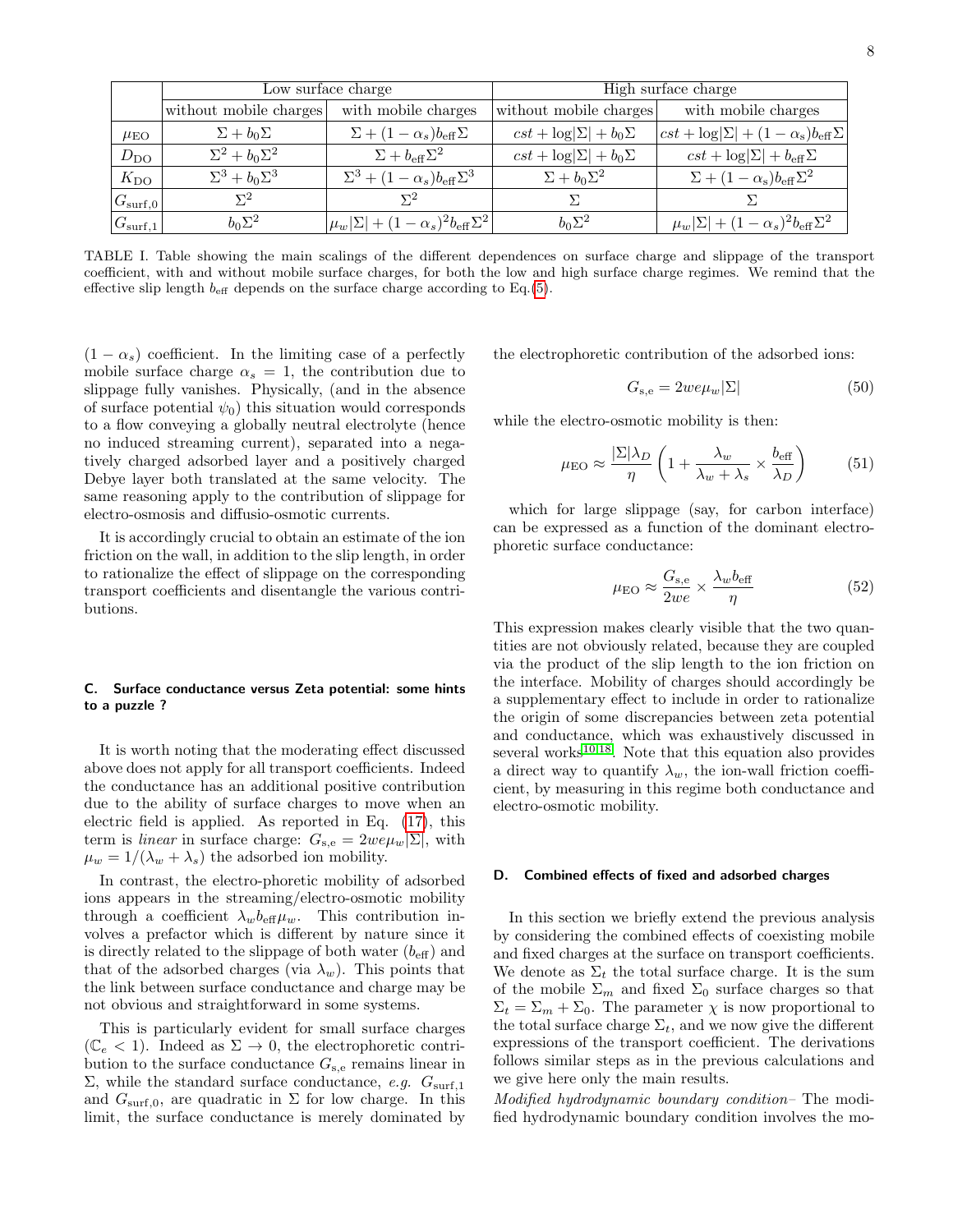bile contribution to the surface charge, as :

$$
b_{\text{eff}} \times \partial_z V \bigg|_{wall} = V_{slip} - \alpha_s \frac{b_{\text{eff}}}{\eta} \times \Sigma_m \left( -\partial_x \psi \right) \bigg|_{wall} \quad (53)
$$

where the effective slip length is now:

$$
b_{\text{eff}} = \frac{b_0}{1 + \beta_s \times |\Sigma_m/e|} \tag{54}
$$

 $Conductance$  – The total conductance  $G$  is the sum of a bulk term, which remain unchanged, and two surface terms that are now given by:

$$
G_{\text{surf},0} = 2w \,\mu e |\Sigma_t| (1+\delta) \times \frac{\chi}{\sqrt{1+\chi^2}+1} \tag{55}
$$

$$
G_{\text{surf},1} = 2w \left[ \frac{b_{\text{eff}}}{\eta} \times \left[ \Sigma_0 + \Sigma_m (1 - \alpha_s) \right]^2 + e \mu_w |\Sigma_m| \right] \tag{56}
$$

where  $\mu_w = 1/(\lambda_s + \lambda_w)$  is the surface electro-phoretic mobility of the adsorbed ions.

Streaming or electro-osmotic mobility – The electroosmotic mobility takes now the form:

$$
\mu_{EO} = -\frac{1}{\eta} \left[ \epsilon \psi_0 + (\Sigma_0 + \Sigma_m (1 - \alpha_s)) b_{\text{eff}} \right]
$$
 (57)

 $Diffusio-osmosis$  – The diffusio-osmotic mobility is not modified except via the dependency of  $b_{\text{eff}}$  with the mobile surface charge density  $\Sigma_m$  and  $\chi$  which depends on the total surface charge  $\Sigma_t$ . In contrast, the diffusioosmotic current mobility is explicitly modified and now takes the form:  $K_{osm} = K_{osm}^{(1)} + K_{osm}^{(2)}$  with:

$$
K_{\text{osm}}^{(1)} = 2w \times |\Sigma_t| \frac{k_B T}{2\pi \eta \ell_B} \left(1 - \frac{\sinh^{-1} \chi}{\chi}\right) \tag{58}
$$

and

$$
K_{\text{osm}}^{(2)} = 2w \times |\Sigma_0 + \Sigma_m (1 - \alpha_s)| \frac{k_B T}{2\pi \eta \ell_B} \frac{b_{\text{eff}}}{\lambda_D} \left[ \sqrt{1 + \chi^2} - 1 \right]
$$
\n
$$
(59)
$$

Altogether, it is interesting to note that the transport coefficients gather differential contributions originating in both the fixed and mobile part of the surface charge, with a complex interplay between the two. This also originates from the differential dependence of transport on the electrostatic and dynamic contributions of the mobile charges. This may actually allow to separate the two contributions from the study of all transport coefficients for a given interface.

#### E. Consequences on experimental measurements

Carbon nanotubes represent a very interesting system to explore the consequences of the surface charge mobility on the electrokinetics. These systems were shown to highlight very large, radius dependent, slippage<sup>[19](#page-9-15)</sup>, while exhibiting a substantial surface charge<sup>[11](#page-9-8)</sup>, as inferred from conductance measurements. The latter was conjectured to originate in the adsorption of hydroxide ions at the carbon surface. Recent ab initio simulations actually confirmed the physisorption of OH<sup>−</sup> on carbon surfaces, while strong covalent bonding on boron-nitride  $surfaces<sup>20</sup>$  $surfaces<sup>20</sup>$  $surfaces<sup>20</sup>$ . Furthermore the hydroxide ions were shown to keep a large lateral surface mobility on carbon surfaces, even when physisorbed. From the above expressions for the various mobilities, the slip induced contributions to the transport mobilities are expected to be dominant for carbon nanotubes, because the slip length was measured to be very large, up to hundreds of nanome-ters (increasing with decreasing diameter)<sup>[19](#page-9-15)</sup>. However, the dependence of the slip length with salinity remains up to now unexplored, in particular in the context of the prediction for the charge dependence of the slip length derived here, Eq.[\(6\)](#page-1-2). Furthermore, as emphasized previously, the amplification effect due to interfacial slippage may be counteracted by the finite mobility of the physisorbed ions (via the  $1 - \alpha_s$  term in the various mobilities). The two effects, slippage and interfacial ion mobility, are intertwined and it is not a priori obvious to predict the amplitude of the corresponding slippage term in the transport mobility. This suggests to explore the various transport coefficients in carbon nanotubes and investigate their variations with salt concentration, pH, and tube radius, in order to disentangle the various contributions to the transport mobilities. Only the comparison of all transport coefficients would allow to extract unambiguously the various coefficients at play  $(e.g.$  slip lengths, surface mobility, friction coefficients, etc.).

Another phenomenon of interest is the so-called blue energy harvesting, whereby electric current is generated by salinity gradients, see<sup>[3](#page-9-2)</sup> for a review. As highligthed in Ref.[7](#page-9-4) , hydrodynamic slippage can strongly enhance the salinity-gradient power conversion. However, in this work we show that the slip-length cannot be considered without the effect of adsorbed mobile charges that tends to reduce the harvesting efficiency. For example, carbon nanotubes and their large slip length could be at first sight a good candidate for energy conversion despite their relatively low surface charge. However, their adsorbed charge mobility (that remains to be measured) could reduce the harvesting efficiency. Again, only a detailed investigation of the various transport phenomena would allow to confirm the contribution of the various phenomena at play in the electric current generation under salinity gradients.